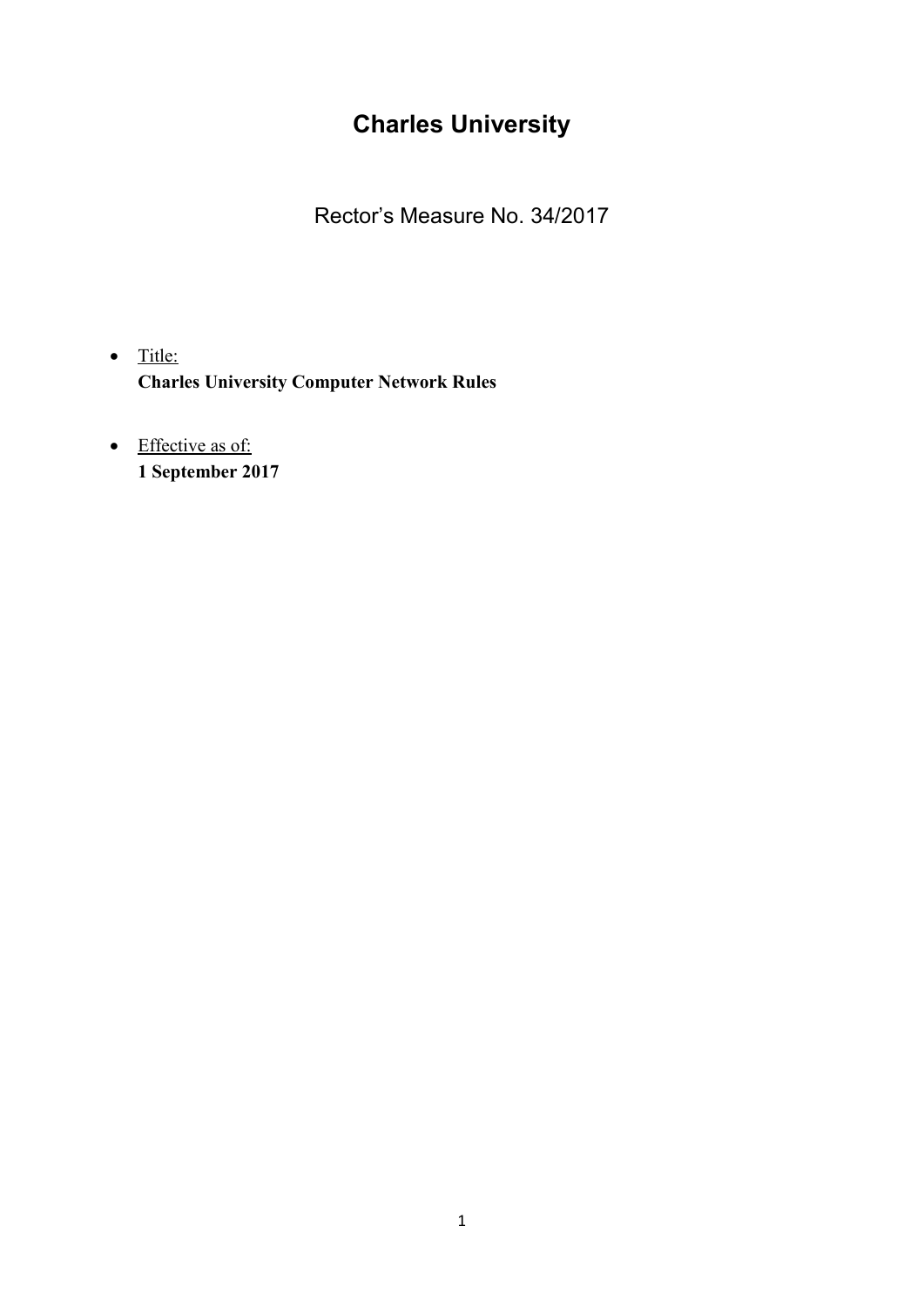## **Charles University Computer Network Rules**

In this regulation, Charles University lays down the terms and conditions of access to the Charles University Computer Network, binding rules for the use of the Network and its services as well as the rules for administration and operation of the Network and services provided by the Charles University Computer Network.

## **Part A.**

## **Rules for Charles University Computer Network Users**

Charles University (hereinafter referred to as "CU") hereby stipulates the terms and conditions of access to the Charles University Computer Network, as well as the binding rules for the use of this Network and its services.

## **I. Definitions of Terms Used**

- 1. The **Charles University Computer Network** (hereinafter the "**CU Computer Network**") means a set of information and communications technology devices (hereinafter "ICT"), including (but not limited to) cabling, network elements, servers, computers, mobile devices and other specialised computer technology devices enabling users access to services provided. The CU Computer Network may be further divided and individual parts may be administered by different operators.
- 2. CU Computer Network **User** means any person that uses the CU Computer Network, any devices attached thereto or services provided within this Computer Network.
- 3. CU Computer Network **Service means** a service provided to CU Computer Network Users via ICT.
- 4. **Central Authentication Service (hereinafter the "CAS")** is a central service of the CU Computer Network run by the Computer Science Centre (hereinafter the "CSC") which serves to verify the identity of Users via usernames and passwords to enable them access to other services.
- 5. **User Account** means a User identification and verification mechanism (authentication). The User Account permits the User to access the CU Computer Network and services provided.
- 6. If not provided for otherwise, **an Operator of a part of the Network** (hereinafter the "**Operator**") means, a faculty or another CU unit that has established the given part of the Network or has been authorised to operate that part of the Network on the basis of an internal regulation or a contract. The Operator is entitled to lay down other User rules for the given part of the Network or services which, however, are not in conflict with these Rules or the CU Computer Network Operation Rules. If the character of the workplace requires so, the Operator shall issue operating rules for the workplace in question which shall comply with this regulation.
- 7. **Administrator** means a natural or legal person (or their organisational unit) that has been authorised by the Operator to conduct activities related to the administration of the operated system, a part of the Network or a service.
- 8. **Security Incident** means an event that may lead to the violation of confidentiality, integrity, accessibility or non-repudiation of information or services provided within the frame of the CU Computer Network. A Security Incident shall also mean an event recorded in the CU Computer Network or triggered thereby which has or may have a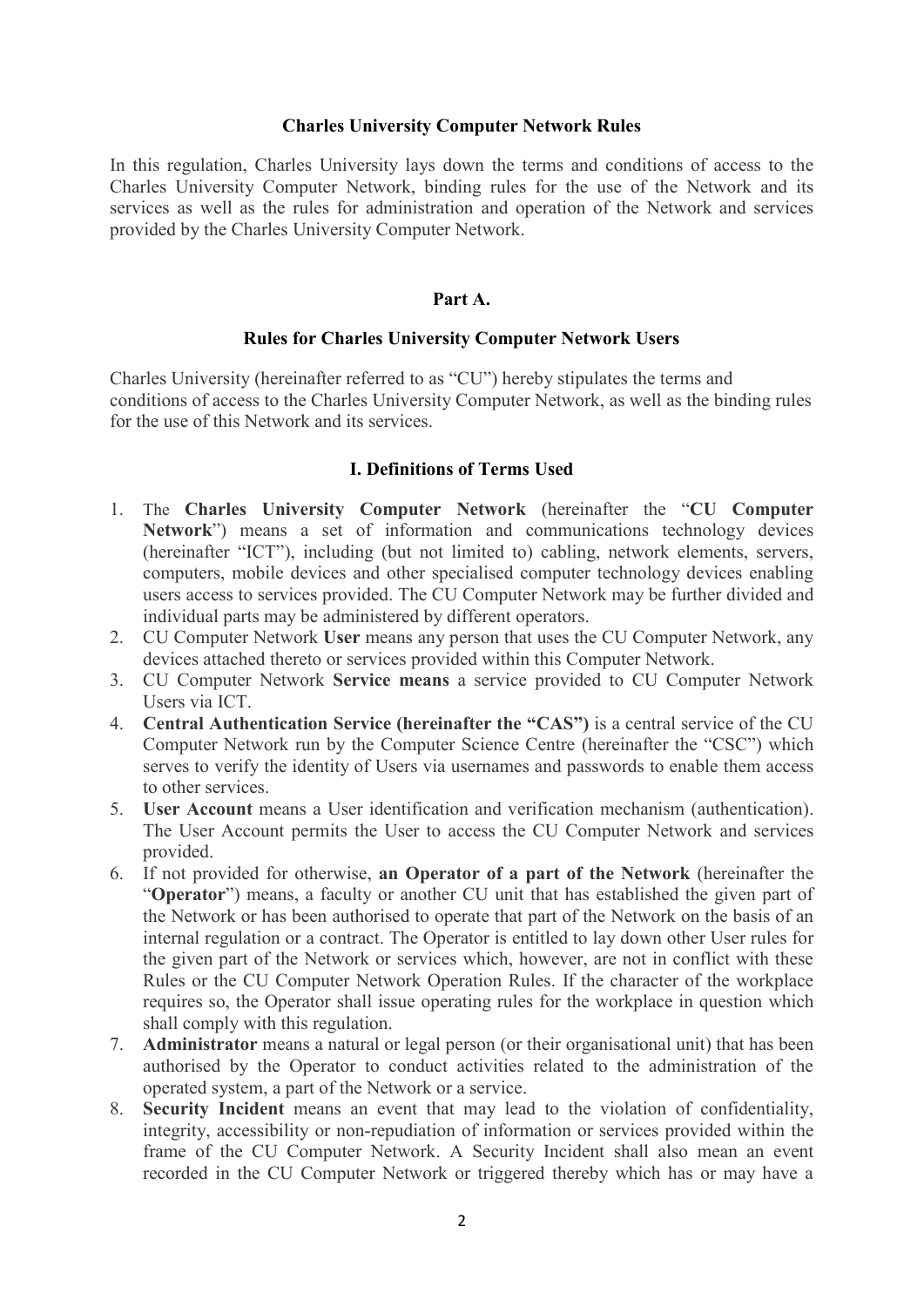negative impact on the operation of a part of the Network or services provided or which has a negative impact on other persons, operation of other networks or services.

9. **CSIRT-CUNI (Computer Security Incident Response Team)** means a security team whose main task is to receive information on Security Incidents related to the CU Computer Network, their solutions and co-ordination of solutions in co-operation with Operators of a part of the CU Computer Network, Administrators and Users. In organisational terms, CSIRT-CUNI is run by the Computer Science Centre (hereinafter the "CSC").

# **II. Basic Principles of CU Computer Network Use**

- 1. The CU Computer Network and the services related thereto may only be used in compliance with the CU mission and activities stated in the CU Statutes<sup>1</sup>, and in the CU trade licences.
- 2. Users are allowed to connect ICT components, such as computers, notebooks and other mobile devices to the CU Computer Network, solely at designated places and by means designed for the purpose.
- 3. Users are not allowed to:
	- a. Connect communications devices (routers, switches, etc.) or entire networks to the CU Computer Network without the prior consent of the relevant Administrator
	- b. Install and operate, without an Administrator's consent, any software that excessively burdens the CU Computer Network, servers, or other ICT components, if relevant
	- c. Install, copy or publicly communicate any works, software, databases and other results of intellectual creative work that are subject to intellectual property rights (in particular copyright, Personal Data Protection Act and Protection of Classified Information Act) via the CU Computer Network without the relevant authorisation
	- d. Modify software, data or technical equipment owned or used by CU without the relevant authorisation (e.g. any computer configuration that would affect the operation of the Network or a service)
	- e. Damage or destroy ICT devices (computers, software, communication lines) in the ownership of CU
	- f. Ensure access to the Network and other services of the CU Computer Network to other legal entities or natural persons
	- g. Use false identity or misuse the negligence of other Users to access data and information of other people
	- h. Use such software that permits unauthorised use of another person's User Account
	- i. Attempt to obtain access rights to which they are not entitled (should the User gain such rights by mistake resulting from the erroneous operation of software or technical equipment, s/he is obliged to notify the Administrator or CSIRT-CUNI thereof without undue delay)
	- j. Develop or use programmes facilitating activities specified in paras d) to i), unless it falls within the scope of their study or work duties (this, however, requires an explicit written consent of the Operator)
	- k. Use CU computer devices for activities specified in paras d) to i) against any other organisation whose computer tools are accessible through the CU Computer Network

**.** 

<sup>&</sup>lt;sup>1</sup> Section 2 of the CU Statutes.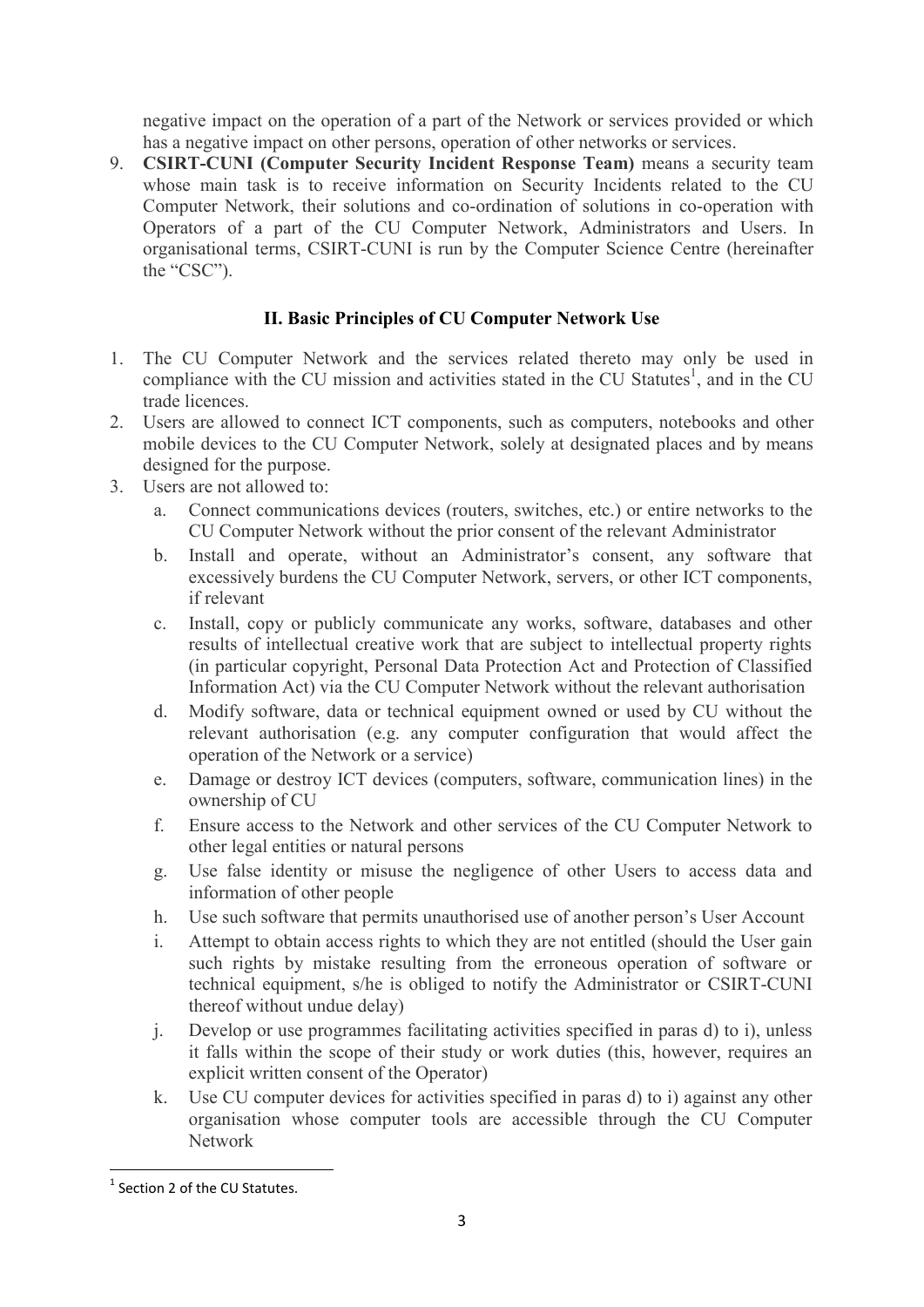- l. Use services of the CU Computer Network to disseminate commercial information, for advertising purposes, political or religious campaigning, or spreading information that is in contradiction with legislation, internal regulations and internal CU standards, ethical or moral rules or information that could be detrimental to the CU reputation (activities conducted within the scope of supplementary activities organised by CU are not considered to be the dissemination of commercial information or information for advertising purposes)
- m. Disturb other Users by sending spam through the CU Computer Network or its services
- n. Overburden the Network infrastructure and services available and thus restrict other Users in making use of ICT and services.

## **III. User's Rights and Obligations**

- 1. The basic right of a User who is a student or employee of CU is the right to obtain a User Account to access the CU Central Authentication Service.
- 2. The User is authorised to use the CU Computer Network for commercial purposes solely in compliance with Act No. 111/1998 Coll., on Higher Education Institutions, as amended, and with the regulation on supplementary activities.
- 3. Users are obliged to:
	- a. Familiarise themselves with the method of and rules for the use of CU Computer Network prior to or during their first connection to the Network
	- b. Respect any additional rules or operational rules applicable to the use of devices, services or premises issued by individual Operators of parts of the CU Computer Network
	- c. Co-operate in the process of establishment and modification of their User Account
	- d. Respect the instructions of the Administrator and other persons authorised by the Administrator and upon request prove their identity (CU identification card, study record book, national ID card, passport, etc.)
	- e. Protect their User Account by password or other technical means developed for that purpose and are also obligated to minimise the opportunities for the User's Account misuse
	- f. Respect the protection of copyrights and other intellectual property rights, personal and confidential information
	- g. Notify CSIRT-CUNI, without undue delay, of any breach of the aforementioned rules, in particular if they suspect that any of the ICT tools or services of the CU Computer Network have been or are being misused or personal access data has been disclosed.
- 4. Users are liable for the data and ICT components administered by them (Users are fully liable for any potential consequences arising from their conduct, including liability for damage).

## **IV. Other Provisions**

The User hereby confirms and agrees unconditionally with the following:

1. The CSC and Operators have the right to store information on the operation and services provided in the CU Computer Network for administrative, operational, statistical, monitoring and security purposes.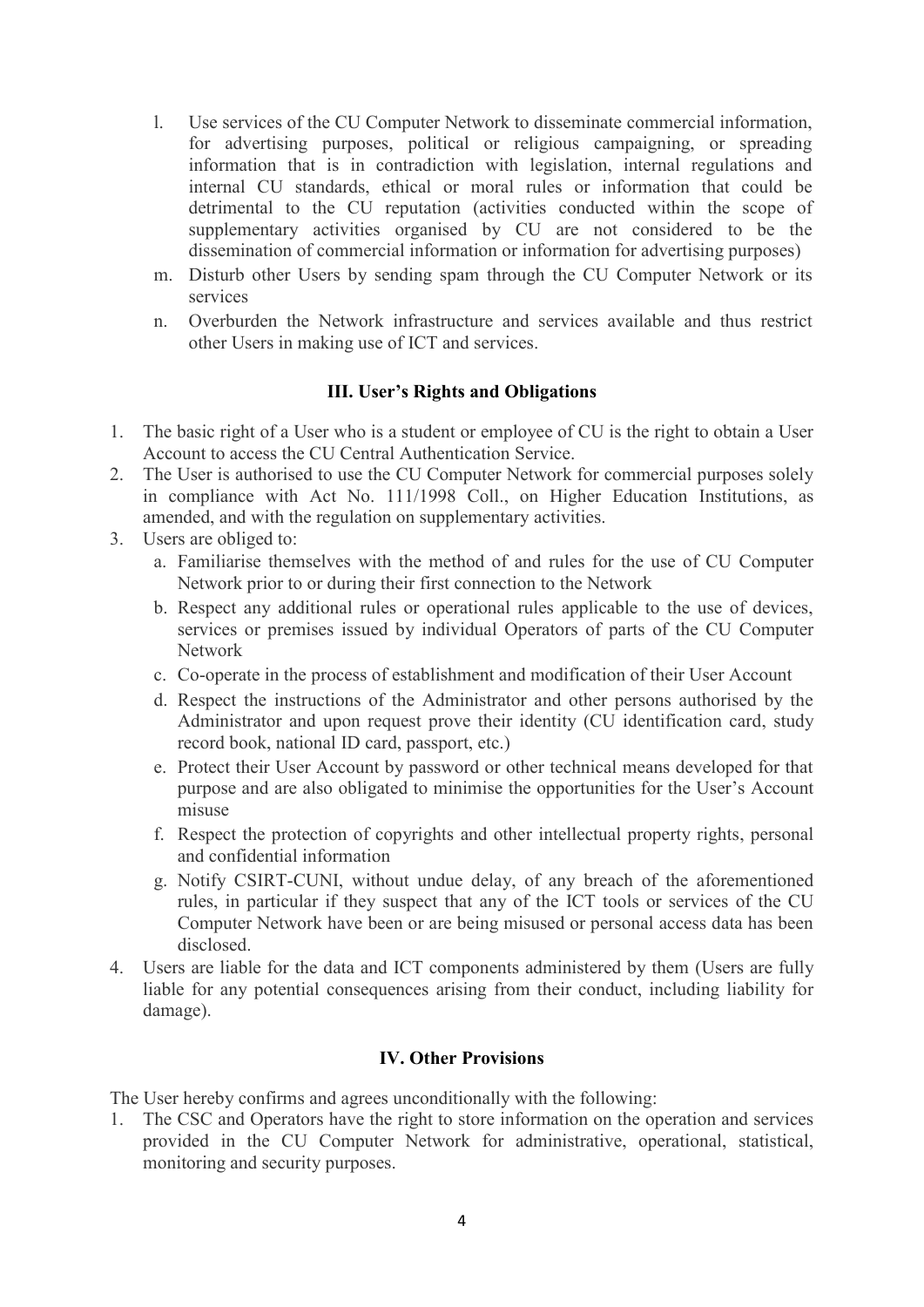- 2. The CSC and Operators undertake to ensure that all information obtained in the process of equipment registration or User Account establishment is protected within the meaning of Act No. 101/2000 Coll., on Personal Data Protection, as amended. CU is entitled to communicate the data provided by the User to law enforcement authorities for their purposes in compliance with the applicable legislation.
- 3. In the event of substantiated suspicion of breach of Czech legal regulations or these Rules, the CSC and Operators are entitled to temporarily restrict the access of the User to the CU Computer Network or its part or selected services, if applicable.
- 4. In the event of reasonable suspicion of misuse of a User Account or device by another person, the CSC and Operators are entitled to immediately block the User Account (including a CAS account and other User Accounts necessary for the fulfilment of study or work duties) or disconnect such devices from the CU Network and services. CU is obliged to inform the User immediately thereof using the contact information stored for the purposes of the User Account in question or the registered device.
- 5. In the event of provable violation of these Rules by the User or in the event of a Security Incident caused by the User, the CSC and Operators are entitled to permanently disable the User's access to the CU Computer Network or its part and selected services, if applicable.
- 6. In order to adhere to the obligations laid down in Act No. 480/2004 Coll., on Certain Information Society Services, as amended, the CSC, Operators and Administrators are entitled, in the event they learn about the existence of User files, parts of files or other information that are of an illegal nature, to immediately delete such information, take all reasonable steps to eliminate such information or make it inaccessible or secure such information for the purposes of criminal proceedings, if any. The User hereby confirms and consents to the fact that the CSC, Operators and Administrators shall not be liable for any direct or indirect damage or other harm that has occurred or may have occurred to the User due to the aforementioned steps.
- 7. In the event of breach of these Rules by any User, the CSC or Operators may, in compliance with applicable national legislation and international treaties by which the CR is bound, also take other measures not mentioned above.
- 8. The CSC and Operators do not guarantee the User in any way the uninterrupted operation of the CU Computer Network or its services, their accessibility or quality.
- 9. In compliance with the general civil and criminal liability of the User pursuant to the relevant provisions of the generally binding legislation, CU shall be entitled to damages should the User violate the obligations laid down herein.

## **V. Final Provisions**

- 1. These Rules become binding on the User as soon as s/he expresses his/her consent to the "Rules for Charles University Computer Network Users" document. The Rules are binding for the User for the entire period of use of the CU Computer Network or its services. These Rules as well as other related documents are accessible at [https://uvt.cuni.cz/uksit.](https://uvt.cuni.cz/uksit)
- 2. By clicking **"I agree to the Rules"** or by signing the record enclosed to these Rules, the User confirms that s/he has read the document ("Rules for Charles University Computer Network Users"), understood all the information contained therein and expresses his/her full consent. The User also confirms that s/he has not given his/her consent to the Rules under pressure and that it has been an act of his/her free will.
- 3. By clicking **"I agree to personal data processing**" or by signing the record enclosed to these Rules, the User confirms that s/he agrees to the processing of the personal data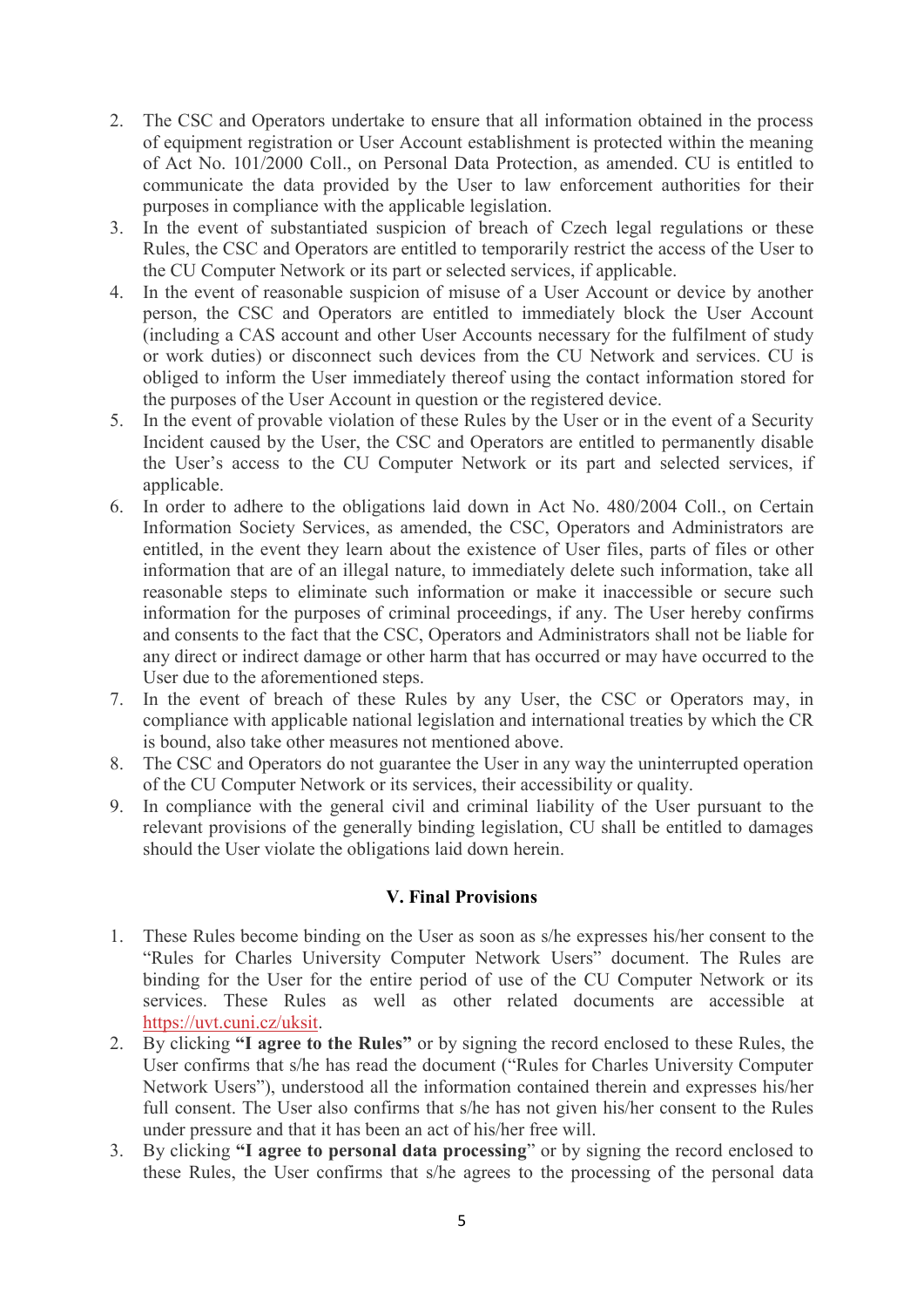provided in connection with the establishment of access to the CU Computer Network or use of its services. This personal data is stored and administered pursuant to the "Processing of Personal Data of Students, Applicants, Employees and Other Persons at Charles University" regulation, as amended.

## **Part B.**

## **CU Computer Network Operation Rules**

Charles University hereby lays down the rules for the administration and operation of the Network and services provided by the Charles University Computer Network.

## **I. CSC Basic Obligations and Rights**

- 1. The CSC provides for the connection of individual university localities to the CU Computer Network, and based on their requirements it ensures their interconnection and connection to the Internet global network. In substantiated cases this obligation may be delegated to the relevant Operator.
- 2. The CSC is liable for the configuration and operation of central services, assigns Internet addresses to connected networks, registers second level domains, eliminates (in connection with Operators of parts of the CU Computer Network) defects arising from the use of these addresses and domains used in the CU Computer Network, and take measures to prevent their misuse.
- 3. On the basis of information from the centrally operated information systems the CSC establishes and cancels accounts in the CAS.
- 4. The CSC checks and provides methodological guidance to Operators of parts of the CU Computer Network to ensure that, in co-operation with Administrators, they see to the proper configuration, functionality and security of ICT components and services provided to their Users and ensure that their operation does not restrict or disrupt the operation of the CU Computer Network or other networks.
- 5. The CSC operates the CSIRT-CUNI security team.
- 6. The CSC is entitled to retain information on operation and services provided in the CU Computer Network for administrative, operational, statistical, monitoring and security purposes. The CSC is entitled to analyse information obtained solely to the extent necessary to ensure the proper functioning of the Computer Network and its services and in compliance with the applicable legislation. CSC employees are bound by confidentiality obligations with respect to information that they learn in connection with the aforementioned activities and that could be of confidential nature or relate to individual Users. These obligations remain in validity despite the termination of an employment contract or any contractual relationship with CU. Employees shall not be bound by the confidentiality obligation if handling a Security Incident; in that case they have the right to communicate the information related to the Incident in question to the Administrators dealing with the Security Incident or to the relevant Operator and CSIRT-CUNI members. Furthermore, the confidentiality obligation shall not apply to communication with the Police of the CR or other law-enforcement bodies.
- 7. In the event of reasonable suspicion of misuse of the CAS User Account by another person, the CSC is entitled block the User Account. The CSC is obliged to inform the User thereof using the contact information maintained for the Account in question.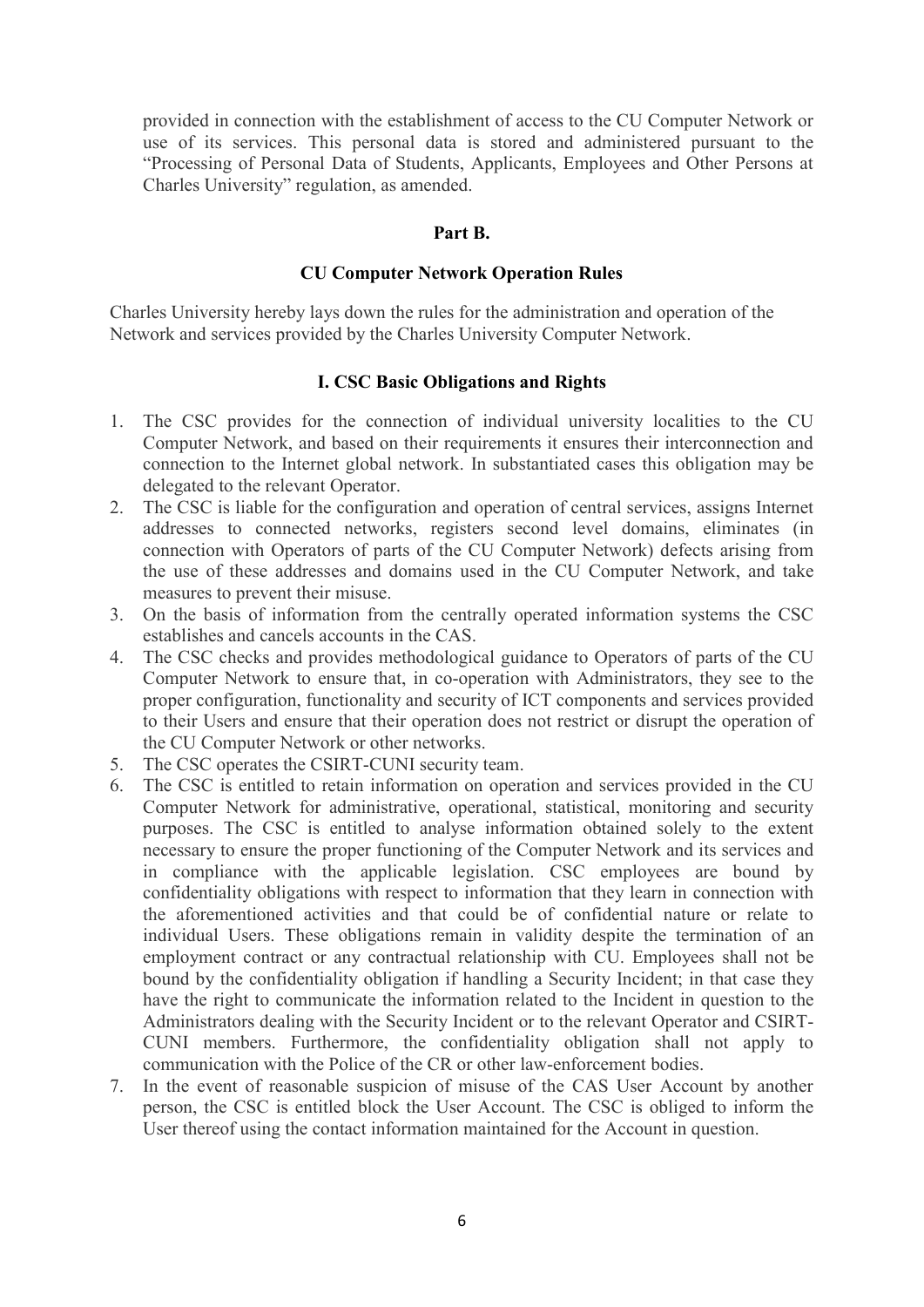- 8. In the event of reasonable suspicion of device misuse, the CSC is entitled to block or disconnect such devices. The CSC is obliged to immediately notify thereof the relevant Administrator of the part of the Network to which the device was connected.
- 9. In the event of violation of these Rules or handling a Security Incident, the CSC is entitled to adopt other measures to ensure the proper functioning of the CU Computer Network and its services. Should such measure lie in the limitation or termination of service provision or connection to the CU Computer Network, the person who has taken this measure must inform the Administration of the relevant part of the Network.
- 10. In the event of violation of these Rules or the "Rules for CU Computer Network Users", the CSC may adopt other measures in compliance with applicable national legislation and international contracts by which the CR is bound.
- 11. The CSC does not provide Users with any guarantee regarding the uninterrupted provision of services or their accessibility or connection speed.
- 12. In cases when the CSC takes on the role of an Operator or Administrator of a part of the Network, it shall be bound by the provisions of Articles II and III, Part B hereof.

## **II. Basic Obligations and Right of Operators of a Part of the CU Computer Network**

- 1. Operators are liable for the proper configuration, functionality and security of technical means of the part of the Network operated and services provided by them. The administration is delegated to one of their organisational units or an external entity or natural person. Operators shall inform the CSC of the body authorised to carry out the administration.
- 2. Operators may divide the Network operated into parts and authorise different organisational units, external entities or natural persons to carry out the administration. Furthermore, Operators are entitled to delegate the responsibility for the operation of a certain part to any of their organisational units. Operators shall inform the CSC on the division of the Network and on their decision to delegate the responsibility for the operation of their part.
- 3. In compliance with the provisions of Section 5 of Act No. 480/2004 Coll., on Certain Information Society Services, as amended, the Operator whose activity lies in the provision of services consisting in storage of information (files) provided by Users is liable for the contents of the information stored at the request of a User only if:
	- a. they could, with regard to the subject of their activity and the circumstances and nature of the case, know that the contents of the information stored or action of the User are illegal; or
	- b. they have, in a provable manner, obtained knowledge of the illegal nature of the information stored or illegal action of the User, and failed to take, without delay, all measures that could be required to remove or disable access to such information.
- 4. In compliance with the provisions of Section 6 of Act No. 480/2004 Coll., on Certain Information Society Services, as amended, the service provider whose activity lies in the provision of services consisting in storage of information (files) provided by Users is not obliged to monitor the contents of the information which they transmit or store or actively seek facts or circumstances indicating the illegal contents of information.
- 5. In order to adhere to the duties laid down in Act No. 480/2004 Coll., on Certain Information Society Services, as amended, the Operator, should they obtain knowledge of User files or parts of files or other information of illegal nature, is obliged to take all measures that could be required to remove or disable access to such information or secure such information for the purposes of potential criminal proceedings.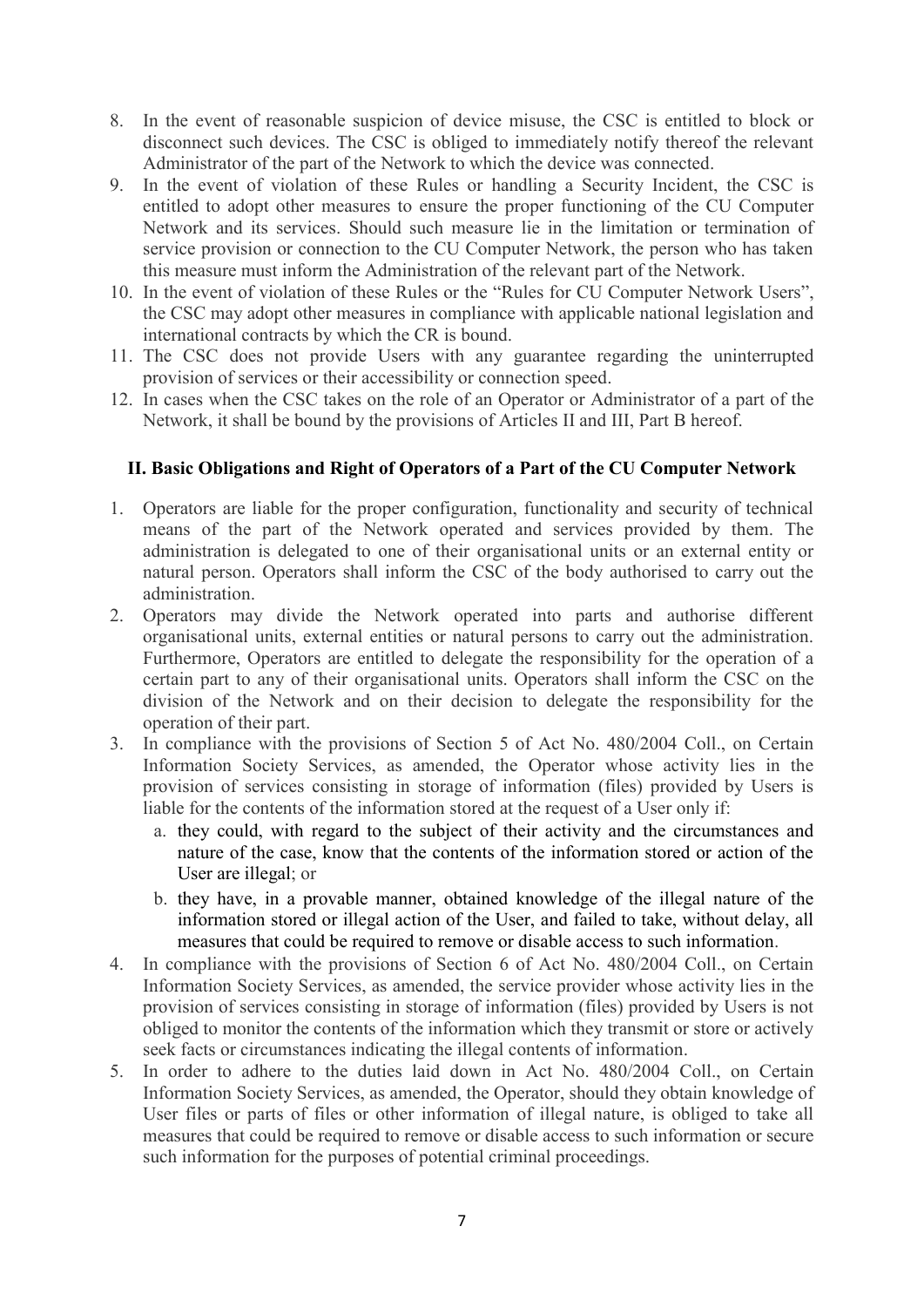- 6. With respect to devices operated by them, the Operator is obliged to ensure adherence to copyrights, the authorised use of products as well as respecting the set licence terms and conditions.
- 7. The Operator is obliged to retain the identity of Users using a device in the Operator's Network, including such information that proves that the device was used by the User at a given time. This data must be stored for a period of at least 6 months. Upon request of the CSC, the Police of the CR or other law-enforcement authorities, the Operator is obliged to immediately retrieve and provide such information in order to determine the liability for a Security Incident or to communicate the information requested. The Operator shall always inform the CSIRT-CUNI team of Security Incidents that are investigated upon request of the Police of the CR or other law-enforcement authorities or in co-operation therewith. In special cases (e.g. connection of a device to a part of the Network via the eduroam service) the Operator's obligation to retain the identity of Users connecting devices to the Network shall apply appropriately.
- 8. In exceptional cases (e.g. organization of conferences, seminars and other events without prior participant registration) the Operator is entitled to permit, for a necessary period of time, a technical solution permitting connection of devices to a part of the CU Computer Network with verification shared by multiple Users. This must be communicated to CSIRT-CUNI. If the technical solution fails to enable the Operator to adhere to the obligation to retain the identity of Users connected as specified in the paragraph above, this is not deemed to be a breach of the Operator's obligations.
- 9. The Operator undertakes to ensure that all information obtained during the registration of a User's device or the establishment of the User Account is protected within the meaning of Act No. 101/2000 Coll., on Personal Data Protection, as amended. The Operator is entitled to disclose the information provided by the User to law-enforcement authorities for their purpose in compliance with the applicable legislation.
- 10. Should a Security Incident be detected, the Operator is obliged to provide, upon request, co-operation to the CSC, CSIRT-CUNI members, and law-enforcement authorities, if applicable.
- 11. The Operator is entitled to store operational data and information on services provided in the CU Computer Network for administrative, operational, statistical, monitoring and security purposes.
- 12. In the event of violation of these Rules or the "Rules for CU Computer Network Users", the Operator may adopt other measures in compliance with applicable national legislation and international contracts by which the CR is bound.
- 13. The Operator does not provide Users with any guarantee for the uninterrupted provision of services or their accessibility or connection speed.
- 14. If required, the Operator is entitled to lay down other rules of operation of a part of the Network that are not in conflict with this Regulation.

## **III. Basic Obligations and Rights of Administrators of a Part of the CU Computer Network**

1. The Administrator ensures, based on the Operator's instructions, the running of the infrastructure and service configuration in the part of the Network that has been entrusted to the Administrator for administration. The Administrator sees to the proper configuration, functionality and security of ICT components and services provided and ensures that their operation does not restrict or disturb the operation of the CU Computer Network or other networks or services.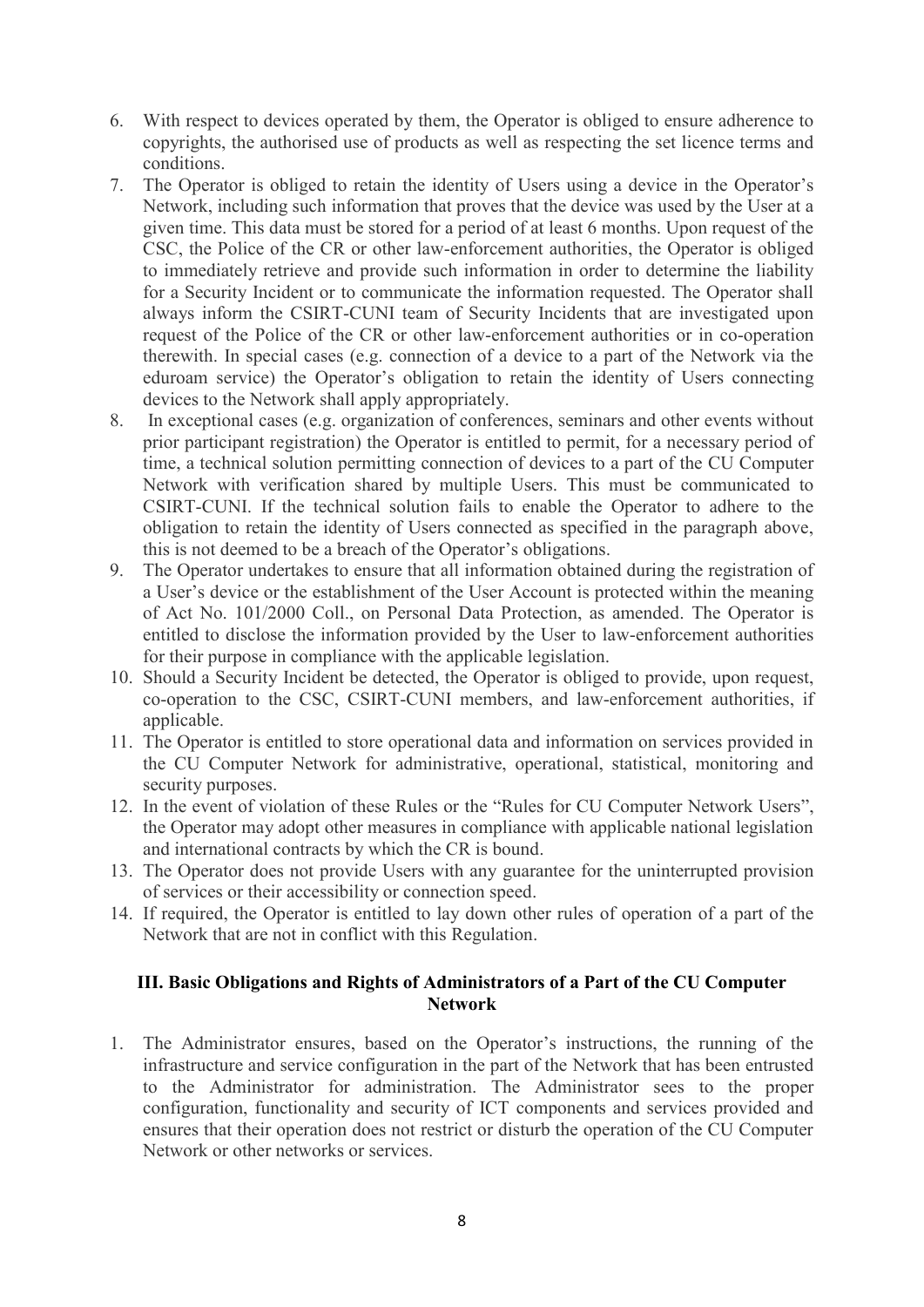- 2. With the Operator's consent, the Administrator may divide the Network entrusted to them into parts and delegate the administration of individual parts to different organisational units, external entities or natural persons.
- 3. The Administrator permits connection of devices to the Network under the conditions laid down in these Rules and according to the instructions of the Operator of the part of the Network and is in charge of assigning network addresses to such devices. To connect devices to the Network, the Administrator uses suitable technical means.
- 4. The Administrator establishes and cancels User Accounts (excluding CAS accounts) and registers User devices for access to the CU Computer Network. In the process of account establishing and device registration, the Administrator is obliged to adhere to the administration instructions issued by the Operator and common administration instructions laid down by the CSC.
- 5. In compliance with the provisions of Section 5 of Act No. 480/2004 Coll., on Certain Information Society Services, as amended, the Administrator whose activity lies in the administration of services consisting in storage of information (files) provided by Users is liable for the contents of the information stored at the request of a User only if:
	- a. they could, with regard to the subject of their activity and the circumstances and nature of the case, know that the contents of the information stored or action of the User are illegal;
	- b. they have, in a provable manner, obtained knowledge of the illegal nature of the information stored or illegal action of the User, and failed to take, without delay, all measures, that could be required, to remove or disable access to such information.
- 6. In compliance with the provisions of Section 6 of Act No. 480/2004 Coll., on Certain Information Society Services, as amended, the service provider whose activity lies in the administration of services consisting in storage of information (files) provided by Users is not obliged to monitor the contents of the information which they transmit or store or actively seek facts or circumstances indicating the illegal contents of information.
- 7. The Administrator is obliged to ensure adherence to copyrights, the authorised use of products, as well as respecting the set licence terms and conditions with respect to devices administered according to the Operator's instructions.
- 8. The Administrator is obliged to retain the identity of Users using a device or service administered by them or connecting their devices to the part of the Network administered by them, including such information that proves that the device was used by the User at a given time. This data must be stored for a period of at least 6 months. Upon request of the CSC or the Operator, the Administrator is obliged to immediately retrieve and provide such information in order to determine the liability for a Security Incident or to communicate the information requested by the Police of the CR.
- 9. The obligation to maintain the identity of Users pursuant to para 7 of this Article does not apply in cases in which the Administrator has, upon request of the Operator, implemented a technical solution permitting connection of devices in the part of the CU Computer Network with verification shared by multiple Users. The Administrator is obliged to ensure that such solutions are applied only for a period strictly necessary.
- 10. The Administrator is obliged to provide the necessary co-operation to the CSC and designated CSIRT-CUNI members when dealing with Security Incidents. In the event the Administrator is notified of blocking or disconnection of a device connected to the part of the Network administered by them pursuant to Article I (8), Part B of this Regulation or other measures taken by the CSC pursuant to Article I (9), Part B of this Regulation lying in the restriction or termination of services provided by or connection to the CU Computer Network, they shall immediately inform the Administrator of the device (or the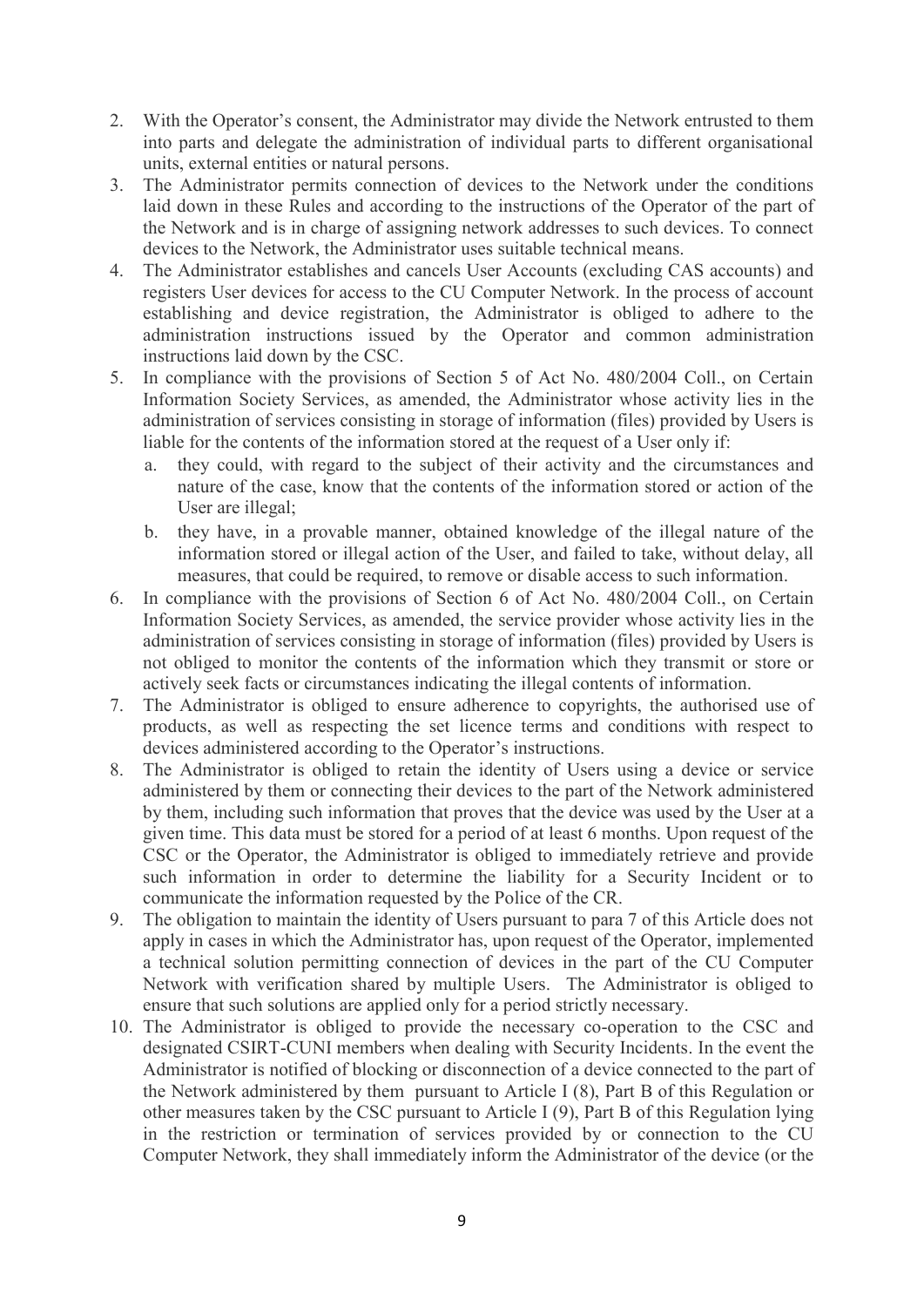Administrator of the subordinated part of the Network, if applicable) and the head of the workplace concerned or the User whose identity data was used to connect the device.

- 11. In the event of substantiated suspicion of misuse by another person of a User Account administered by them, the Administrator is entitled to temporarily block the User Account. The Administrator is obliged to inform the User immediately thereof using the contact information retained for the purpose of the User Account in question or via another person designated by the Operator.
- 12. In the event of substantiated suspicion of device misuse, the Administrator is entitled to temporarily block or disconnect such devices. The Administrator is obliged to immediately communicate this to the device Administrator or the User whose identity data was used to connect the device or to other persons designated by the Operator.
- 13. In the event of violation of any of the provisions of the "Charles University Computer Network Rules" or supplementary rules issued by the Operator or in the event of handling a Security Incident, the Administrator is entitled to adopt relevant measures to ensure the proper operation of the CU Computer Network and Computer Network services. Should the measure adopted lie in the temporary limitation of service provision or connection to the CU Computer Network, the person who has taken this measure shall inform the head of the workplace concerned and the administrator of the device (or part of the Network) or service concerned. If this refers to a device connected to the CU Computer Network which has no Administrator assigned by the Operator, the information on the measure taken is communicated to the User whose identity data was used to connect the device to the Network. In the event of permanent restriction or termination of service provision, the Administrator is obliged to inform the Operator or the persons designated by the Operator.
- 14. The Administrator is entitled to retain, in compliance with the Operator's instructions, the operational data and information on services provided in the CU Computer Network for administrative, operational, statistical, monitoring and security purposes. The Administrator is entitled to analyse information obtained solely to the extent necessary for ensuring the proper functioning of the Computer Network and its services and in compliance with the applicable legislation. The information that the Administrator learns in connection with the aforementioned activities and that could be of confidential nature or relate to individual Users are subject to the confidentiality obligation. This obligation remains in validity despite the termination of an employment contract or any contractual relationship with CU. The Administrator shall not be bound by the confidentiality obligation if handling a Security Incident; in that case they have the right to provide the information related to the Incident to the Operator and CSIRT members. Furthermore, the confidentiality obligation does not apply to contacts with the Police of the CR or other law-enforcement bodies.

## **IV. Final Provisions**

- 1. Each and every Operator is obliged to demonstrably acquaint all their employees with these Rules. If the administration is carried out externally, the above shall also apply to the employees of such Administrators or a natural person in charge of the administration of any part of the Network.
- 2. Each and every Operator is obliged to ensure that the access to the CU Computer Network or the access to authenticated services provided within this Network is enabled only after it has been verified that the User has given consent to the Rules and consent to personal data processing pursuant to paras  $V(2)$  and  $V(3)$ , Part A hereof. Furthermore, the